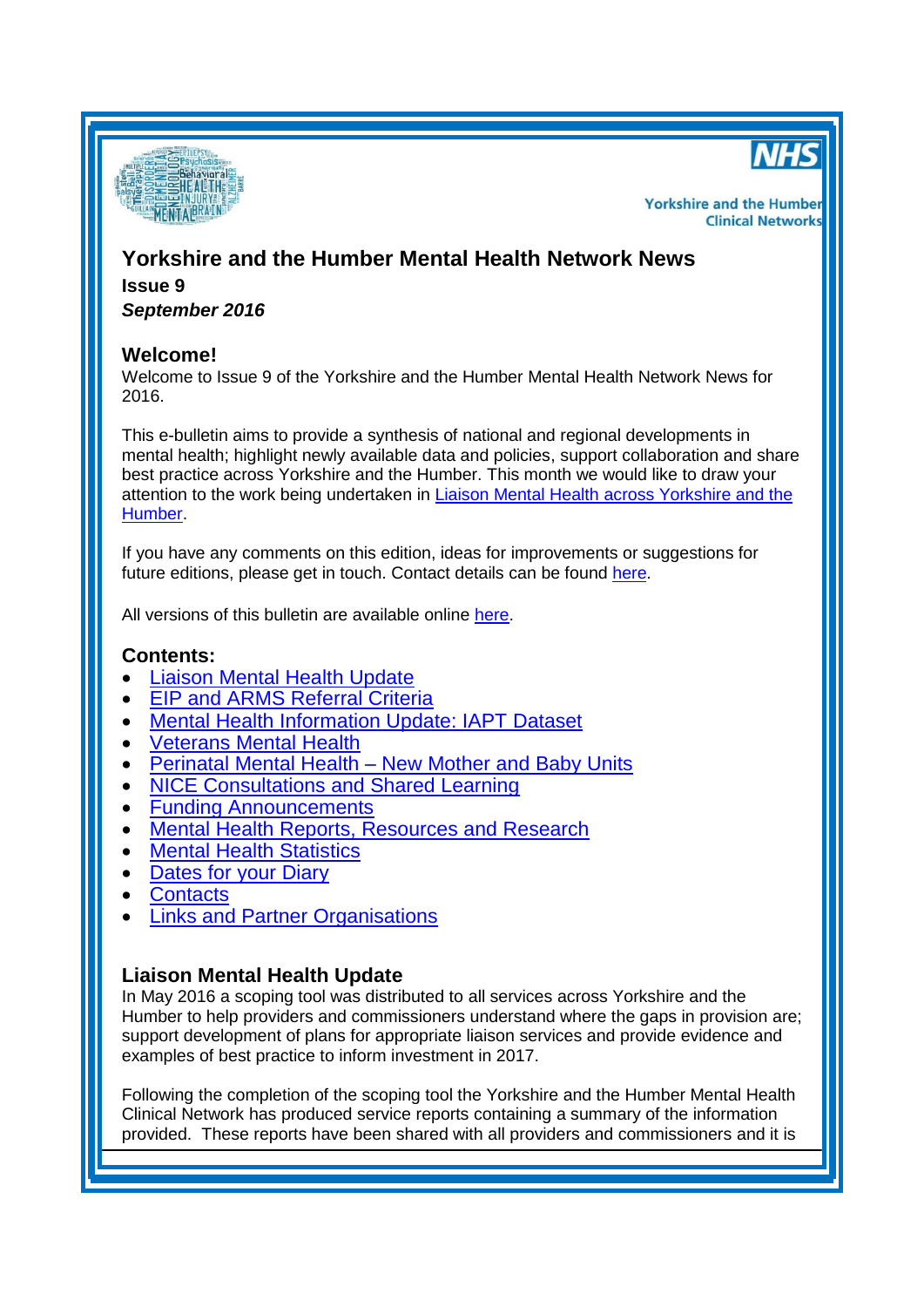hoped that they will be used to facilitate discussions around the enhancement of liaison services across the region.

The scoping tool and reporting process has been overseen by Dr Katie Martin, Clinical Advisor for Liaison Mental Health to the Yorkshire and the Humber Clinical Network and Consultant Liaison Psychiatrist at Tees, Esk and Wear Valleys Trust. For further information or any queries or comments please contact [Katie Martin.](mailto:katherine.martin1@nhs.net)

The Yorkshire and the Humber Clinical Network will be hosting a Regional Liaison Mental Health Network Meeting on **Friday 9th December** (12:00-16:00) in Leeds. The aim is to provide a forum for sharing information and clinical best practice and providing developmental support. The Network is aimed at clinicians, service managers, performance managers and commissioners – all welcome! If you would like to attend you can register your interest now via email to [Sarah Hope.](mailto:sarahhope2@nhs.net)

## <span id="page-1-0"></span>**EIP and ARMS Referral Criteria**

NHS England North Region has produced some succinct guidance on the referral criteria for EIP and ARMS. The referral criteria guidance aims to clarify the new criteria for referral, and is intended to update previous guidance. The Access and Waiting Times Standard applies to referrals in which the referrer has either detected, or suspects a possible first episode of psychosis, and makes an urgent or emergency referral, which is flagged as "suspected First Episode Psychosis".

The guidance can be read in full [here.](http://www.yhscn.nhs.uk/media/PDFs/mhdn/Mental%20Health/Guidance%20clarifying%20EIP%20and%20ARMS%20referral%20criteria_20160217.pdf)

## <span id="page-1-1"></span>**Mental Health Information Update: IAPT Dataset**

NHS Digital has recently conducted some changes to the IAPT Data Sets. These include 5 additional rates in the monthly publication: recovery rate, reliable improvement rate, reliable recovery rate, number of referrals entering treatment within 6 weeks of referral, as a proportion of all referrals finishing a course of treatment in the month and number of referrals entering treatment within 18 weeks of referral, as a proportion of all referrals finishing a course of treatment in the month. In addition, the quarterly formatted file has been replaced with a new product, known as the Quarterly Interactive Tool. For more information click [here.](http://digital.nhs.uk/search?q=iapt&s=s)

It is also important to note that the Commissioner Extract availability has also changed. Mental Health and IAPT extracts for commissioners can only be provided to commissioners following approval by an independent review body. This means that Commissioner access to Mental Health and IAPT data will be subject to application and approval by the independent Data Access Advisory Group (DAAG). Contact NHS Digital Enquiries at [enquiries@nhsdigital.nhs.uk](mailto:enquiries@nhsdigital.nhs.uk) for more information.

#### <span id="page-1-2"></span>**Veterans Mental Health**

NHS England has published [Developing Mental Health Services for Veterans in England](https://www.england.nhs.uk/2016/09/armed-forces-veterans-mh/)  [Engagement Report.](https://www.england.nhs.uk/2016/09/armed-forces-veterans-mh/) This report sets out key findings from an engagement exercise with over 1,270 veterans, their families, services charities, mental health clinicians and other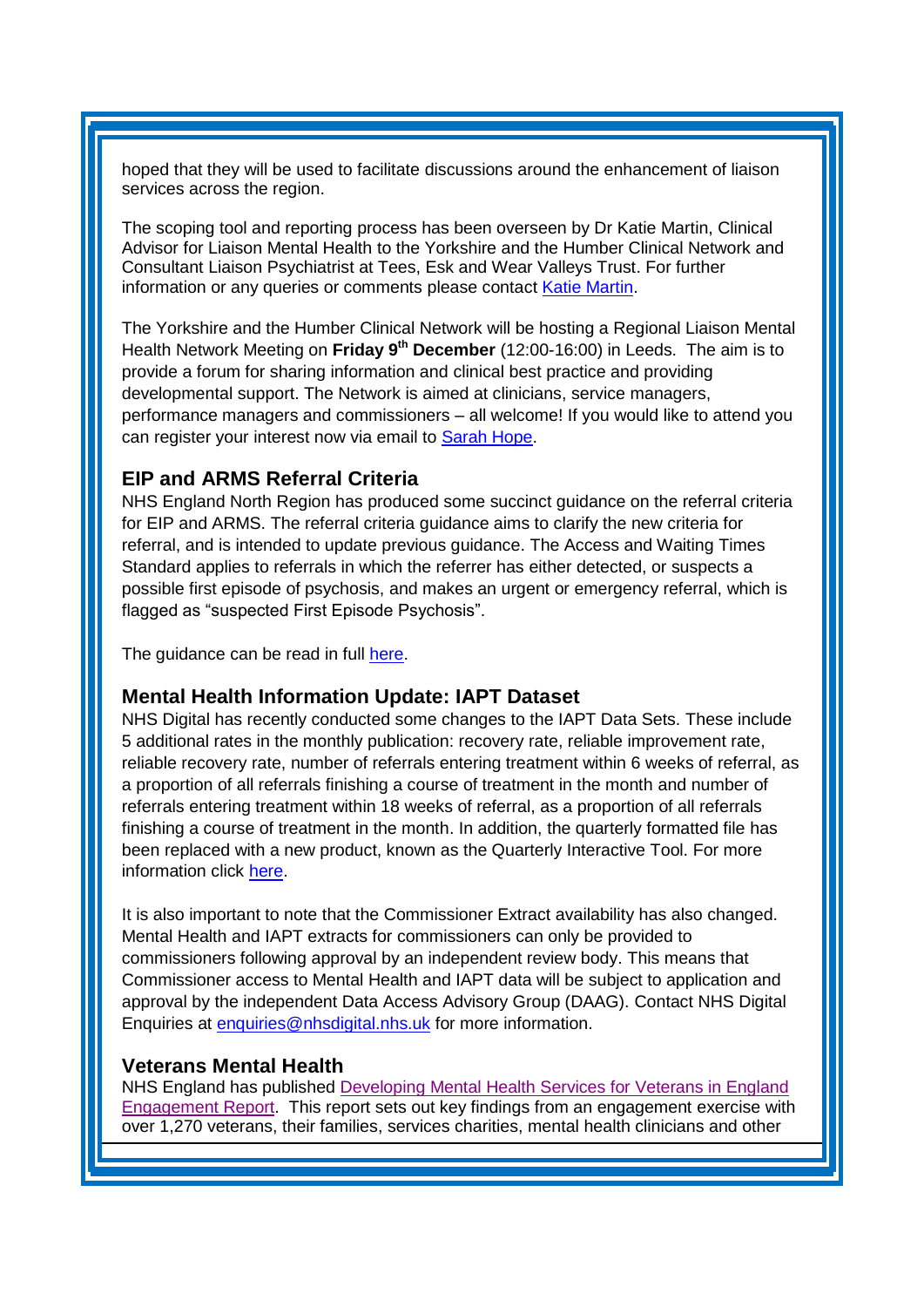individuals and organisations involved in the care of veterans with mental health difficulties.

The results highlight the need to improve awareness of where veterans should go for help; raise the profile of NHS veterans' mental health services and increase understanding amongst health professionals of the unique issues faced by those from an armed forces background. It was also felt that more should be done to support a smoother transition from armed forces healthcare to the NHS to help ensure the right pathways of support are in place for veterans with mental health difficulties and the wider health needs of families are considered. Furthermore, people's responses pointed to a need for services that support the recognition and treatment of early warning signs of mental health illness and diagnosis, as well as trauma, alcohol and substance misuse.

## <span id="page-2-0"></span>**Perinatal Mental Health – New Mother and Baby Units**

NHS England has announced that it will invest in three [new inpatient units](https://www.england.nhs.uk/mentalhealth/2016/09/23/mums-with-mental-ill-health/) for mums with serious mental ill health to facilitate them being able to stay with their babies. The new Mother and Baby Units (MBUs) will be in East Anglia: Cambridgeshire, Norfolk and Suffolk; the North West: Cumbria and Lancashire; and the South West: Cornwall, Devon and Somerset. Expanding capacity in MBUs is a key element of [NHS England's](http://links.nhs.mkt5643.com/ctt?kn=11&ms=NTI0MTE5MjcS1&r=OTQyMzUxODIxMzQS1&b=0&j=MTAwNDgyMzkxOAS2&mt=1&rt=0)  [transformation programme for perinatal mental health services.](http://links.nhs.mkt5643.com/ctt?kn=11&ms=NTI0MTE5MjcS1&r=OTQyMzUxODIxMzQS1&b=0&j=MTAwNDgyMzkxOAS2&mt=1&rt=0)

## **NICE Consultations and Shared Learning**

NICE have recently released the following shared learning:

 **[A Critical Evaluation of the Implementation of NICE Quality Standard 80 in](https://www.nice.org.uk/sharedlearning/a-critical-evaluation-of-the-implementation-of-nice-quality-standard-80-in-a-specialist-early-intervention-service)  [a Specialist Early Intervention Service](https://www.nice.org.uk/sharedlearning/a-critical-evaluation-of-the-implementation-of-nice-quality-standard-80-in-a-specialist-early-intervention-service)**

This shared learning describes an evaluation of a project lasting one year, which focused on delivering the standards connected with NICE Quality Standard 80 and the clinical guidelines 178 and 155. The end result was a visual representation of the Early Intervention Service (EIS) Clinical Pathway.

Additionally, NICE has released updated guidelines for:

**[Transition Between Inpatient Mental Health Settings and Community or Care](https://www.nice.org.uk/guidance/NG53)  [Home Settings](https://www.nice.org.uk/guidance/NG53)** (NG53). This guideline covers the period before, during and after a person is admitted to, and discharged from, a mental health hospital. It aims to help people who use mental health services, and their families and carers, to have a better experience of transition by improving the way it's planned and carried out.

#### **[Mental Health Problems in People with Learning Disabilities: Prevention,](https://www.nice.org.uk/guidance/ng54)**

**[Assessment and Management](https://www.nice.org.uk/guidance/ng54)** (NG54), the guideline covers preventing, assessing and managing mental health problems in people with learning disabilities in all settings (including health, social care, education, and forensic and criminal justice).

#### <span id="page-2-1"></span>**Funding Announcements**

Funding from the Department of Health, to expand the mental health workforce for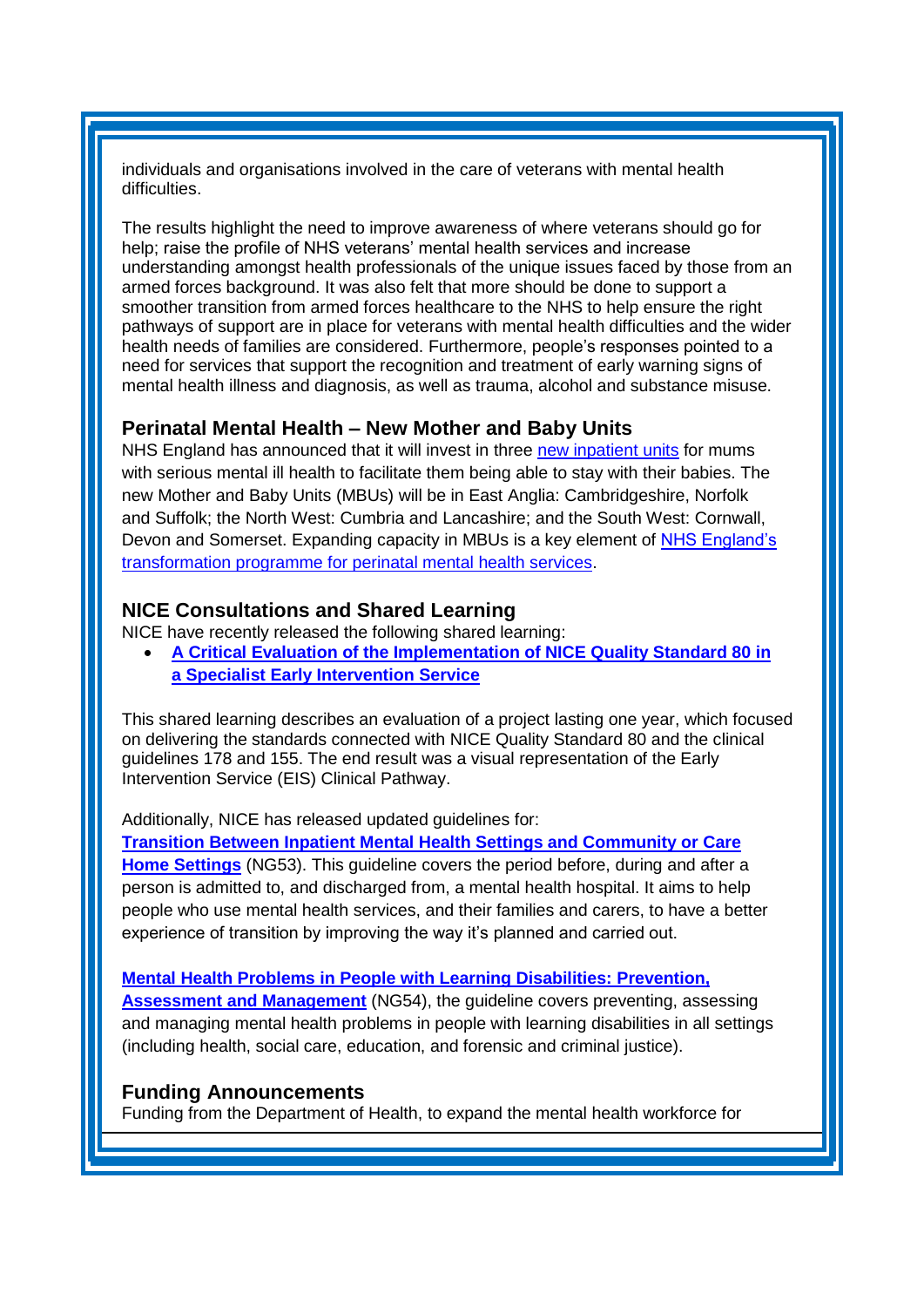children and young people, has recently been announced by Health Education England. The funding is intended to support services to increase their workforce to provide evidence based treatment to meet the needs of children and young people. To find out more about the available funding and to make a bid, further information can be accessed [here.](https://www.hee.nhs.uk/our-work/person-centred-care/mental-health/children-adolescent-mental-health-services-camhs-transformation/expanding-children-young-people-mental)

Additionally, NHS England has announced that an extra £25m has been allocated to Clinical Commissioning Groups (CCGs) across the country to accelerate plans for [improving mental health services for children and young people.](https://www.england.nhs.uk/2016/09/mh-cyp-ccgs/) The funding is intended to be used to help to cut waiting times for treatment, reduce waiting list backlogs and minimise the length of stay for those in inpatient care.

Lastly, the Department of Health have invited Local Authorities to apply for a share of the £25 million housing and technology fund for people with learning disabilities. This £25 million fund builds on £20 million already earmarked by NHS England as part of its transforming Care programme. The bidding process closes on 28 October 2016. To find out more click [here.](https://www.gov.uk/government/news/help-for-people-with-learning-disabilities-to-live-independently)

### **Mental Health Reports, Resources and Research**

The NHS Clinical Commissioners Mental Health Commissioners Network has published [Support from the Start: Commissioning Early Intervention Services for Mental Ill Health.](http://www.nhscc.org/latest-news/support-from-start/) The report shares learning and good practice and draws on projects that promote early intervention in mental health. The report highlights tips from providers and commissioners involved in the development and delivery of high-quality early intervention services.

The House of Commons Committee of Public Accounts has published [Improving](http://www.parliament.uk/business/committees/committees-a-z/commons-select/public-accounts-committee/news-parliament-2015/improving-access-mental-health-services-report-published-16-17/)  [Access to Mental Health Services: Sixteenth Report of Session 2016–17.](http://www.parliament.uk/business/committees/committees-a-z/commons-select/public-accounts-committee/news-parliament-2015/improving-access-mental-health-services-report-published-16-17/) The report concludes that though the government has outlined good ambitions to improve mental health services, there is scepticism as to whether such ambition is affordable or achievable without compromising other services. It also finds commissioners and providers are not sufficiently incentivised to deliver high-quality mental health services for those who need them.

The 2015 [Improving Access to Psychological Therapies: Workforce Census Report](https://www.networks.nhs.uk/news/improving-access-to-psychological-therapies-workforce-census-report) has recently been published. The report offers a comprehensive view to date of the size and shape of the IAPT workforce in England, including insight into the capacity of IAPT services to offer the full range of National Institute for Health and Care Excellence (NICE) recommended psychological therapies.

The Joseph Rowntree Foundation has published its [Anti-Poverty Strategy,](http://www.mentalhealth.org.uk/publications/poverty-and-mental-health) highlighting the close link between poverty and mental health; in that poverty can be a cause or consequence of mental ill health. The report presents a conceptual framework for understanding the relationship between poverty and mental health and offers recommendations to improve the situation across the life course.

The Department of Health and Department of Education have published [Mental Health](https://www.gov.uk/government/publications/mental-health-and-wellbeing-of-looked-after-children-response)  [and Wellbeing of Looked-After Children: Government Response to the Committee's](https://www.gov.uk/government/publications/mental-health-and-wellbeing-of-looked-after-children-response)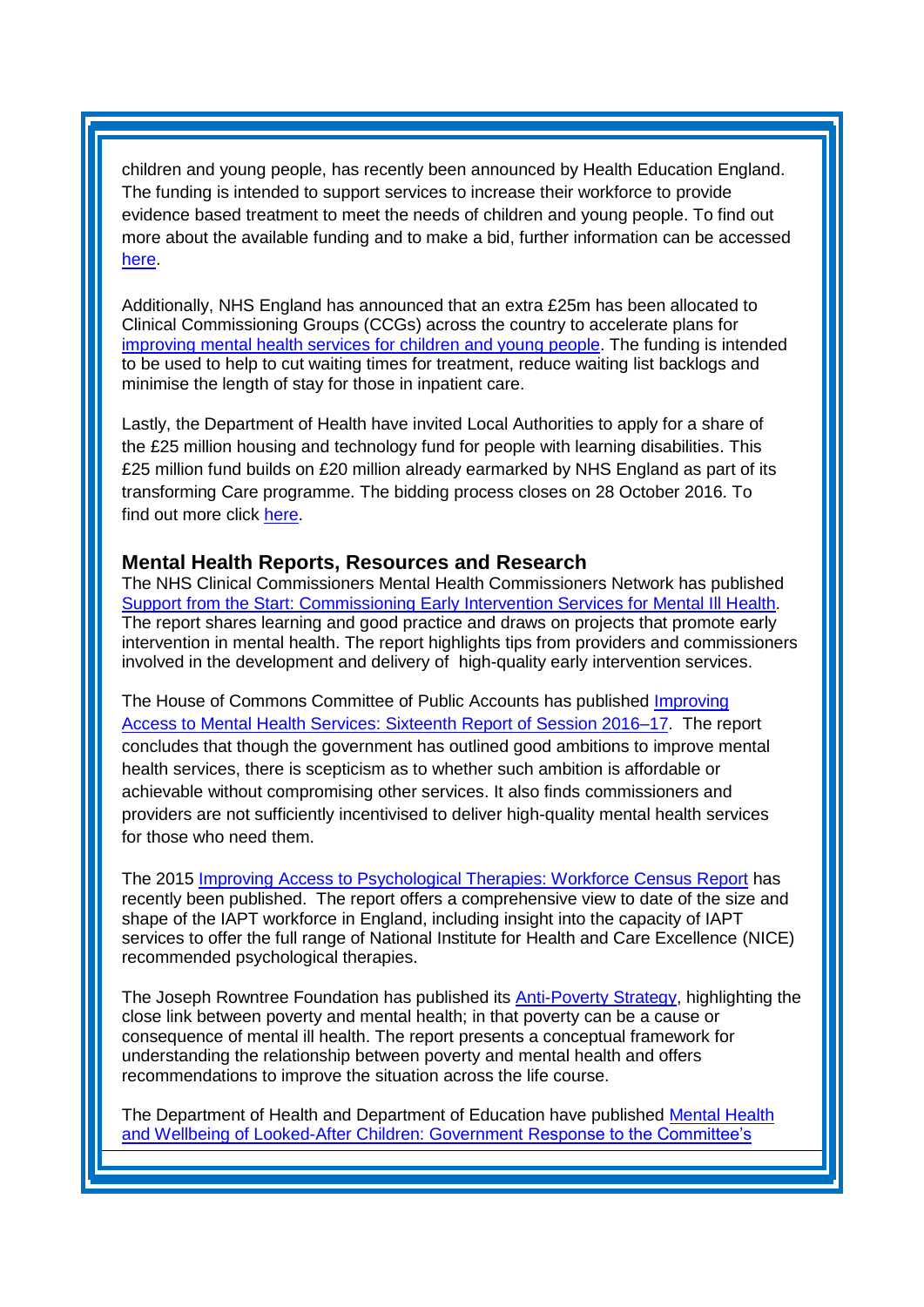[Fourth Report of Session 2015-16.](https://www.gov.uk/government/publications/mental-health-and-wellbeing-of-looked-after-children-response) The report focusses on recommendations and conclusions drawn from the Education Committee's investigation into mental health and wellbeing of looked-after children.

## <span id="page-4-0"></span>**Mental Health Statistics**

The fol[lowing statistics have recently been released please click on the links to review](http://www.hscic.gov.uk/catalogue/PUB20526)  further:

- [Mental Health Services Monthly Statistics:](http://www.hscic.gov.uk/catalogue/PUB20526) Final June 2016, Provisional July 2016
- [Learning Disability Services Monthly Statistics Commissioner Census \(Assuring](https://www.gov.uk/government/statistics/learning-disability-services-monthly-statistics-commissioner-census-assuring-transformation-aug-2016-experimental-statistics)  [Transformation\):](https://www.gov.uk/government/statistics/learning-disability-services-monthly-statistics-commissioner-census-assuring-transformation-aug-2016-experimental-statistics) August 2016, Experimental Statistics
- [Improving Access to Psychological Therapies Report:](http://www.digital.nhs.uk/catalogue/PUB21575) June 2016 Final, July 2016 [Primary and most recent quarterly data](http://www.hscic.gov.uk/catalogue/PUB20526)

## <span id="page-4-1"></span>**Dates for your Diary**

- Wednesday 2 November, 10:00-13:00, **Yorkshire and the Humber IAPT Providers Network**, Double Tree by Hilton, Leeds City Centre.
- Thursday 17 November, 13:00-16:00, **Yorkshire and the Humber EIP Network**, St George's Centre, Leeds.
- Friday 9 December, 12:30-16:30, **Yorkshire and the Humber LMH Network Launch**, Hilton Hotel, Leeds City Centre.

**If you would like to attend, or require further information, please email [sarahhope2@nhs.net.](mailto:sarahhope2@nhs.net)**

 **SafeTALK Course**, which aims to teach participants four basic steps to recognise if someone is having thoughts of suicide and how to connect them with resources that can help. Available on various dates throughout 2016.

### **For further information, and to check course availability, email: [wdu@york.gov.uk](mailto:wdu@york.gov.uk) or visit the website [here.](http://www.yorkworkforcedevelopment.org.uk/)**

- Wednesday 10 October, **World Mental Health Day**. The purpose of the day is to raise awareness of what can be done to ensure that people with mental health problems can live with dignity.
- Wednesday 10 October, 18:30-20:00, **Arts on Prescription? Examining the Positive Impact of Communal Singing on Mental Health**, National Centre for Early Music, St Margaret's Church, Walmgate, York YO1 9TL. To book your place email: [boxoffice@ncem.co.uk](mailto:boxoffice@ncem.co.uk)
- Thursday 13 October, All Day, **Going SmokeFree? Your toolkit for doing it well**, The Met Hotel, King Street, Leeds LS1 2HQ. To book your place email: [andrewsimscentre.lypft@nhs.net.](mailto:andrewsimscentre.lypft@nhs.net)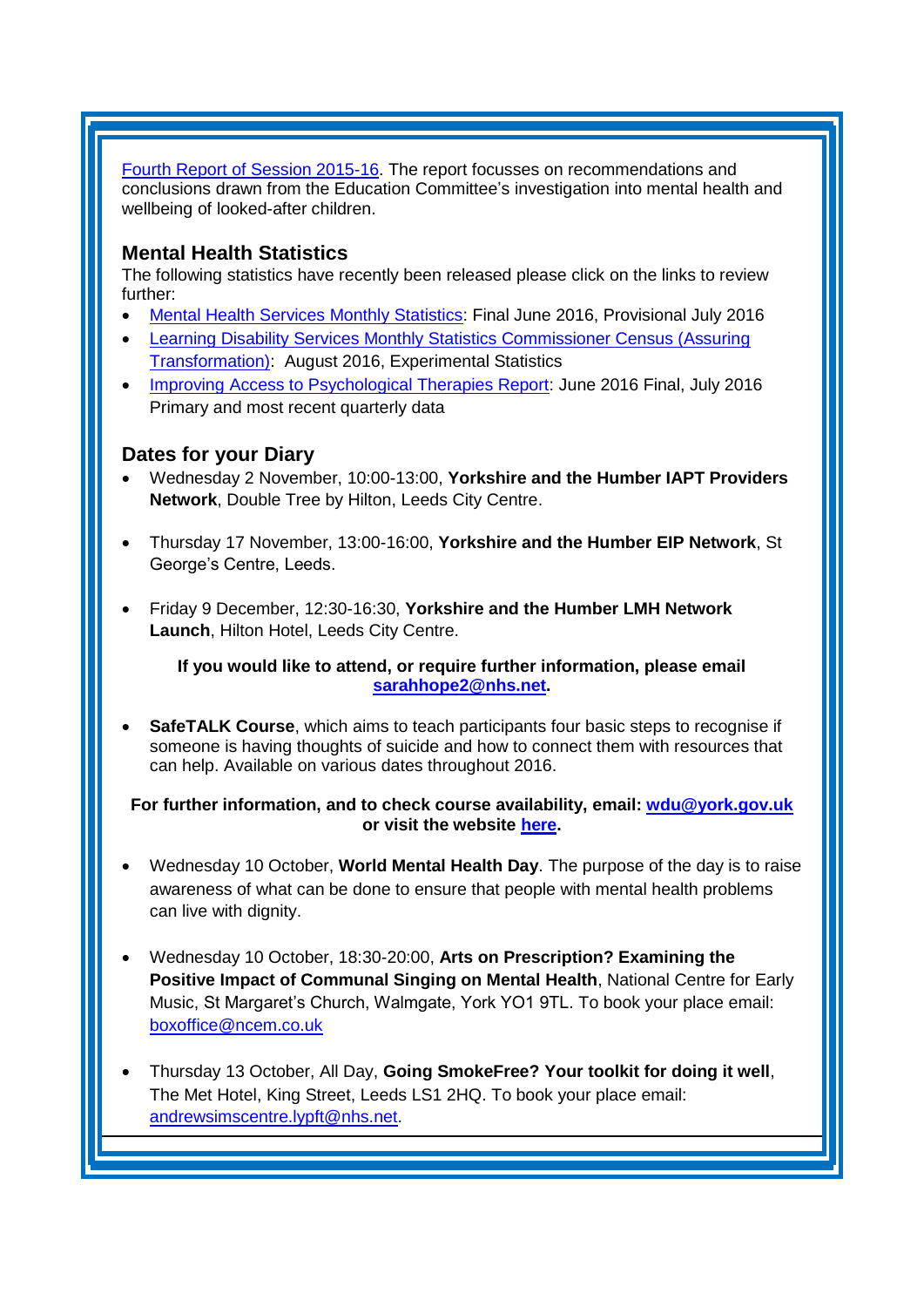- Wednesday 9 and Thursday 10 November, **7 th Annual Culture and International Mental Health Conference,** The Chancellors Hotel, Manchester, UK. To book your place click **[here.](https://www.eventbrite.co.uk/e/7th-annual-culture-and-international-mental-health-conference-tickets-24232703669?aff=es2)**
- Tuesday 15 November, 10:00-16:00, **Voluntary and Community Sector Personal Health Budget Support Network**, Leeds (final venue to be confirmed). To book your place click **[here](https://www.eventbrite.co.uk/e/vcse-personal-health-budget-support-network-north-tickets-26783109000)**.
- Tuesday 22 November 2016, **Progressing Mental Health Liaison Services**, Hilton Leeds City, Leeds. To book your place click **[here.](http://www.sbk-healthcare.co.uk/home/title/2163/progressing-mental-health-liaison-services/?utm_source=SBK%20Healthcare&utm_medium=email&utm_campaign=7340689_16107MH%201st%20email)**
- Tuesday 29 November, 10:30-16:30, **North East, Yorkshire & Humber Mental Health Commissioning Network Conference,** Novotel, York. To book your place email: **[events@nhis.com](mailto:events@nhis.com)**
- Tuesday 24 January 2017, All Day, **IAPT National Networking Forum**, Birmingham City Football Ground, Birmingham. To book your place click [here.](http://www.iapt-nnf.co.uk/booking/index/57/?utm_source=SBK%20Healthcare&utm_medium=email&utm_campaign=7571577_1701PT%201st%20email&dm_i=1SB0,4IA9L,NDG0NR,GO71G,1) NB: There is a cost to attend this event.
- Wednesday 30 August Sunday 3 September, **20th ISPS International Congress in the United Kingdom**, Liverpool (venue to be confirmed). To book your place click [here.](http://www.isps2017uk.org/)

#### <span id="page-5-0"></span>**Contacts**

If you would like to discuss any of the items included in this e-bulletin or would like further information about the Mental Health Network please contact:

Rebecca Campbell, Quality Improvement Manager: [rebecca.campbell6@nhs.net,](mailto:rebecca.campbell6@nhs.net) 0113 8253448 / 07825256356

Sarah Boul, Quality Improvement Lead: [sarah.boul@nhs.net,](mailto:sarah.boul@nhs.net) 0113 8253458 / 07584362063

Twitter: @YHSCN\_MHDN #yhmentalhealth

## <span id="page-5-1"></span>**Links and Partner Organisations**

- **Interested in Dementia**? Why not check out the Yorkshire and the Humber Dementia Network E-Bulletin? Click [here](http://www.yhscn.nhs.uk/mental-health-clinic/Dementia/YHSCNDementiaBulletin.php) to read more.
- Yorkshire and the Humber Clinical Networks. Click [here](http://www.yhscn.nhs.uk/index.php) for the website.
- Yorkshire and the Humber Clinical Senate. Click [here](http://www.yhsenate.nhs.uk/index.php) for the website.
- Yorkshire and Humber Academic Health Science Network. Click [here](http://www.yhahsn.org.uk/) for the website.

**Request for Links:** If you would like to feature a web link in this bulletin, or provide information as